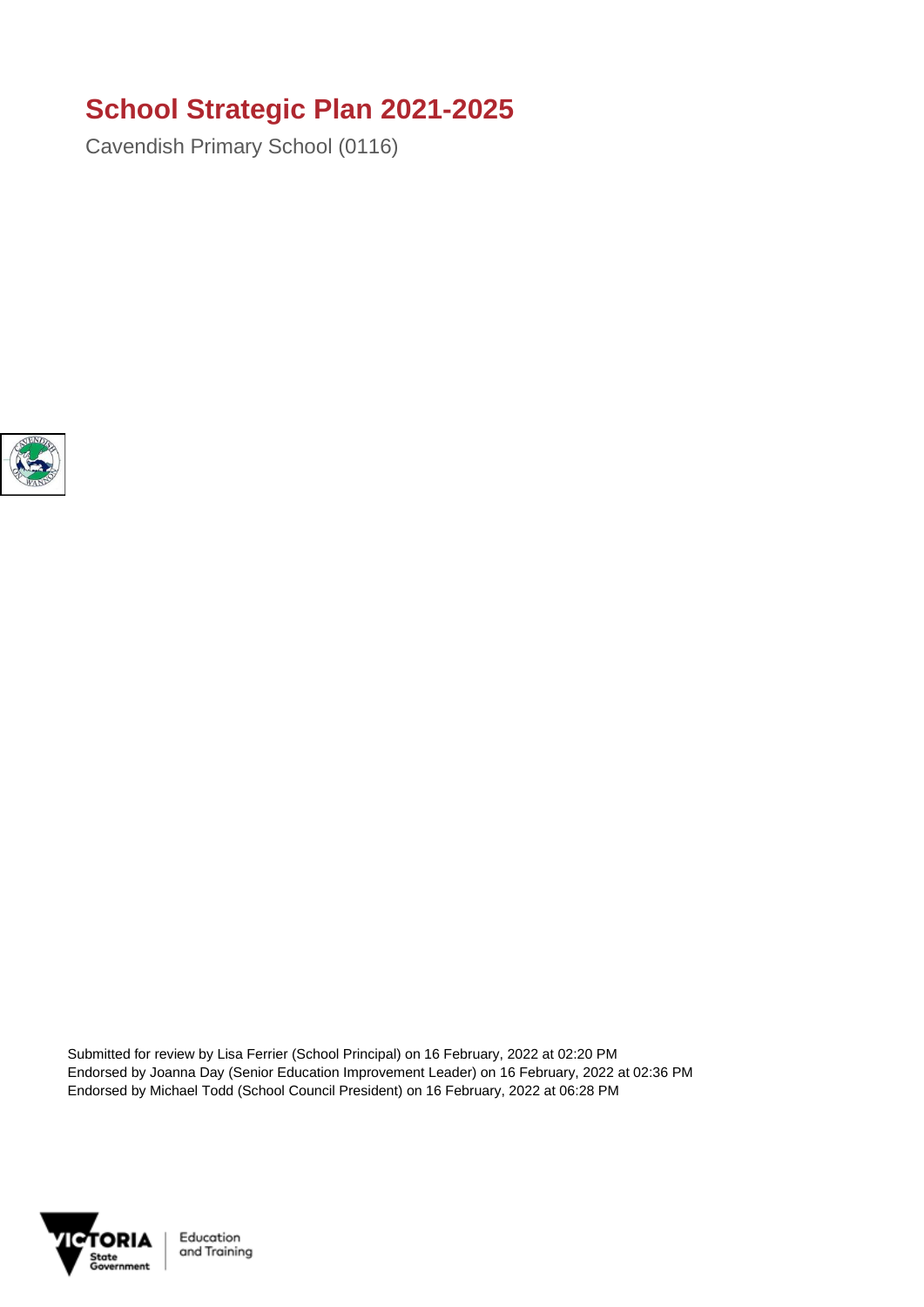## **School Strategic Plan - 2021-2025**

Cavendish Primary School (0116)

| <b>School vision</b>      | To provide an inclusive and engaging environment that promotes a strong culture of learning, personal growth and well-being of<br>students and creates a supportive and welcoming setting for all community members.<br>Cavendish Primary School aims to aspire to its motto: 'A rural tradition of excellence'.                                                                                                                                                                                                                                                                                                                                            |
|---------------------------|-------------------------------------------------------------------------------------------------------------------------------------------------------------------------------------------------------------------------------------------------------------------------------------------------------------------------------------------------------------------------------------------------------------------------------------------------------------------------------------------------------------------------------------------------------------------------------------------------------------------------------------------------------------|
| <b>School values</b>      | All individuals are valued and treated with respect in a secure environment where students are able to fully develop their talents,<br>interests and ambitions.                                                                                                                                                                                                                                                                                                                                                                                                                                                                                             |
|                           | We value our positive teaching and stimulating learning environment where students are challenged to extend and develop their<br>academic, social, moral, and physical attributes                                                                                                                                                                                                                                                                                                                                                                                                                                                                           |
|                           | Every individual has the right and ability to learn and should be given every assistance to reach their full potential.                                                                                                                                                                                                                                                                                                                                                                                                                                                                                                                                     |
|                           | We value effort and positive contributions from students, staff and parents.                                                                                                                                                                                                                                                                                                                                                                                                                                                                                                                                                                                |
|                           | We promote the professional growth of all staff and nurture leadership roles for all staff, parents and students.                                                                                                                                                                                                                                                                                                                                                                                                                                                                                                                                           |
|                           | We value the culture and traditions of our rurality along with the inherent practice of pastoral care.                                                                                                                                                                                                                                                                                                                                                                                                                                                                                                                                                      |
|                           | We value the role of the school as an integral part of our rural community.                                                                                                                                                                                                                                                                                                                                                                                                                                                                                                                                                                                 |
|                           | We value our close relationship with parents /guardians and acknowledge the importance of partnership with parents/guardians in<br>the education and development of each student.                                                                                                                                                                                                                                                                                                                                                                                                                                                                           |
| <b>Context challenges</b> | Cavendish is situated in the south-west of Victoria, approximately 300 kilometres west of Melbourne. The township has a population<br>of about 350. The largest regional nearby town is Hamilton, approximately 27 kilometres south from Cavendish. Cavendish Primary<br>School has extensive grounds and is situated in a setting close to bushland on the edge of the township. The school has two full time<br>teachers, one 0.2 tutoring teacher, a teaching Principal, one Music teacher (0.1) and a Business Manager (currently 0.5). The<br>Principal has a teaching load of around 0.6. The school receives MARC visits three weeks out of a month. |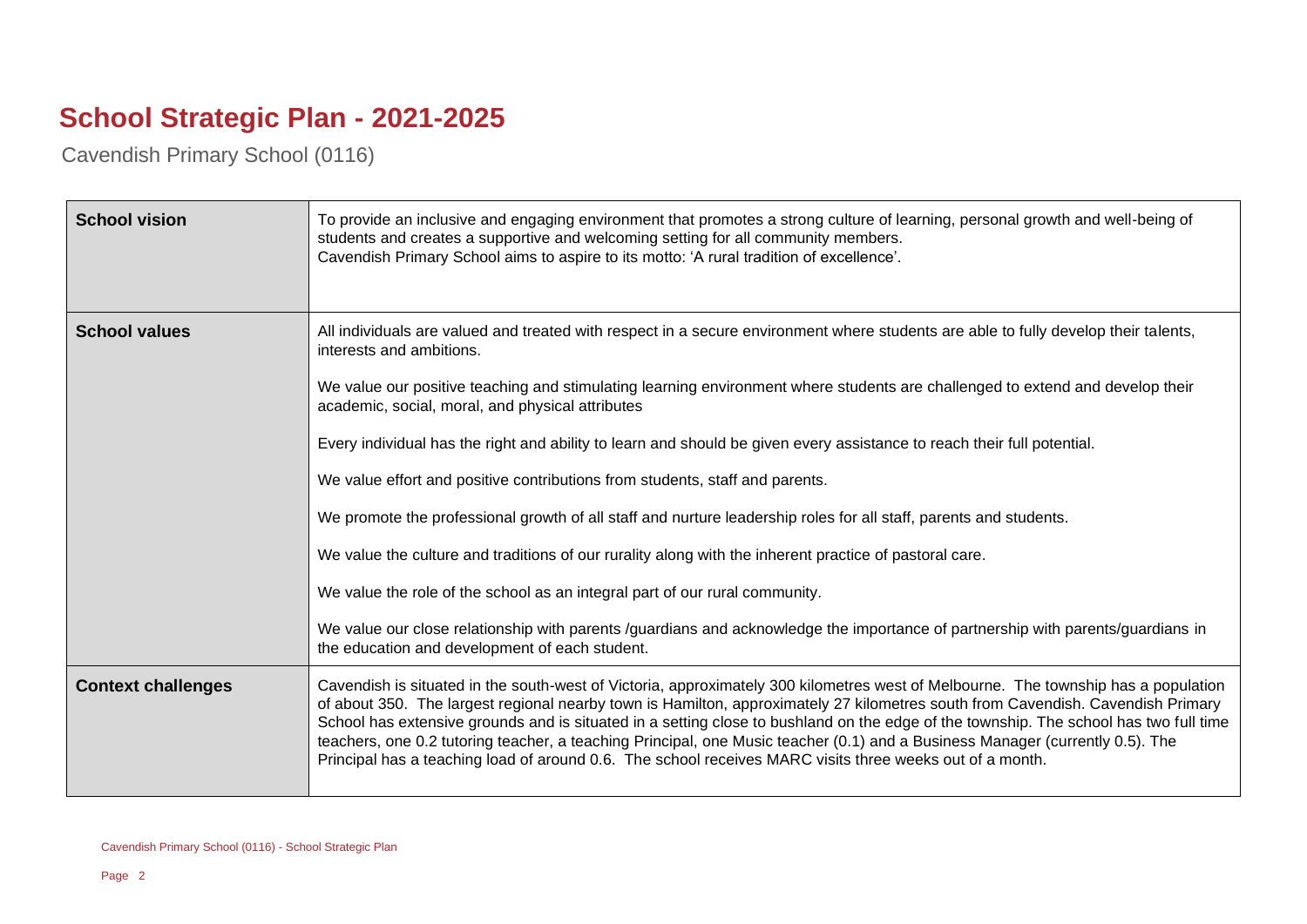|                             | There has only been slight changes in the SFO of the school in recent years. At the beginning of 2022 the indicative SFO Index was<br>0.4559 and the indicative SFOE was 0.4103.<br>The school has good facilities and is in a sound physical condition. In 2011 the school underwent extensive renovations. The<br>school's BER project was a large covered play area/sports facility, built close to the oval which we have currently received funding for<br>upgrades. The school has ample classroom and playground space for its students. Enrolments for 2022 stands at 36 students. Prep<br>enrolments fluctuate. Numbers are looking stable for 2023 as the local kinder enrolments have stabilised. Two school buses service<br>the school. One covers the district to the north of the school while the other covers the east/west zones.<br>The school is very much a central part of the community and has a friendly "open door" approach with many parents calling (and<br>assisting) on a regular basis. Cavendish has a very close and supportive community with a great deal of input from the parent body.<br>This includes financial support from the Parents' Club and the local Lions Club. This community involvement is very important to the<br>success of the school.<br>Current curriculum focus is centered on improving student outcomes across the school in both Literacy and Numeracy and<br>empowering students to be active and life-long learners. Through increased professional learning, all staff are committed to fostering<br>an overall improvement in these areas. In a world of continual technological change, developing ICT skills is also seen as a priority<br>for both staff and students alike. Participating in sporting activities is highly valued by the community. All students, regardless of<br>gender or age, are encouraged to lead an active lifestyle and to pursue their sporting achievements to the highest possible level. We<br>have a structured fitness program timetabled in the school to promote the concept of healthy bodies – healthy minds. The school<br>playground and equipment provide opportunities for children to play sport and creative games.<br>At Cavendish Primary School we strive to develop confident, responsible students who can embrace all the challenges of life with an |
|-----------------------------|---------------------------------------------------------------------------------------------------------------------------------------------------------------------------------------------------------------------------------------------------------------------------------------------------------------------------------------------------------------------------------------------------------------------------------------------------------------------------------------------------------------------------------------------------------------------------------------------------------------------------------------------------------------------------------------------------------------------------------------------------------------------------------------------------------------------------------------------------------------------------------------------------------------------------------------------------------------------------------------------------------------------------------------------------------------------------------------------------------------------------------------------------------------------------------------------------------------------------------------------------------------------------------------------------------------------------------------------------------------------------------------------------------------------------------------------------------------------------------------------------------------------------------------------------------------------------------------------------------------------------------------------------------------------------------------------------------------------------------------------------------------------------------------------------------------------------------------------------------------------------------------------------------------------------------------------------------------------------------------------------------------------------------------------------------------------------------------------------------------------------------------------------------------------------------------------------------------------------------------------------------------------------------------------------------------------------------------------------------------------------|
|                             | open-mind and a strong optimism that everyone can make a difference and contribute positively to the community.                                                                                                                                                                                                                                                                                                                                                                                                                                                                                                                                                                                                                                                                                                                                                                                                                                                                                                                                                                                                                                                                                                                                                                                                                                                                                                                                                                                                                                                                                                                                                                                                                                                                                                                                                                                                                                                                                                                                                                                                                                                                                                                                                                                                                                                           |
| Intent, rationale and focus | The school will focus improving our teaching of literacy and numeracy with a particular focus on students in the top two bands of<br>NAPLAN and to extend the growth of students achieving at or above benchmark growth. The school will focus on increasing student<br>voice and agency, to equip students with skills to monitor their own learning and to increase self-confidence. These areas will be the<br>main focus throughout AIP's during this School Strategic Plan.                                                                                                                                                                                                                                                                                                                                                                                                                                                                                                                                                                                                                                                                                                                                                                                                                                                                                                                                                                                                                                                                                                                                                                                                                                                                                                                                                                                                                                                                                                                                                                                                                                                                                                                                                                                                                                                                                          |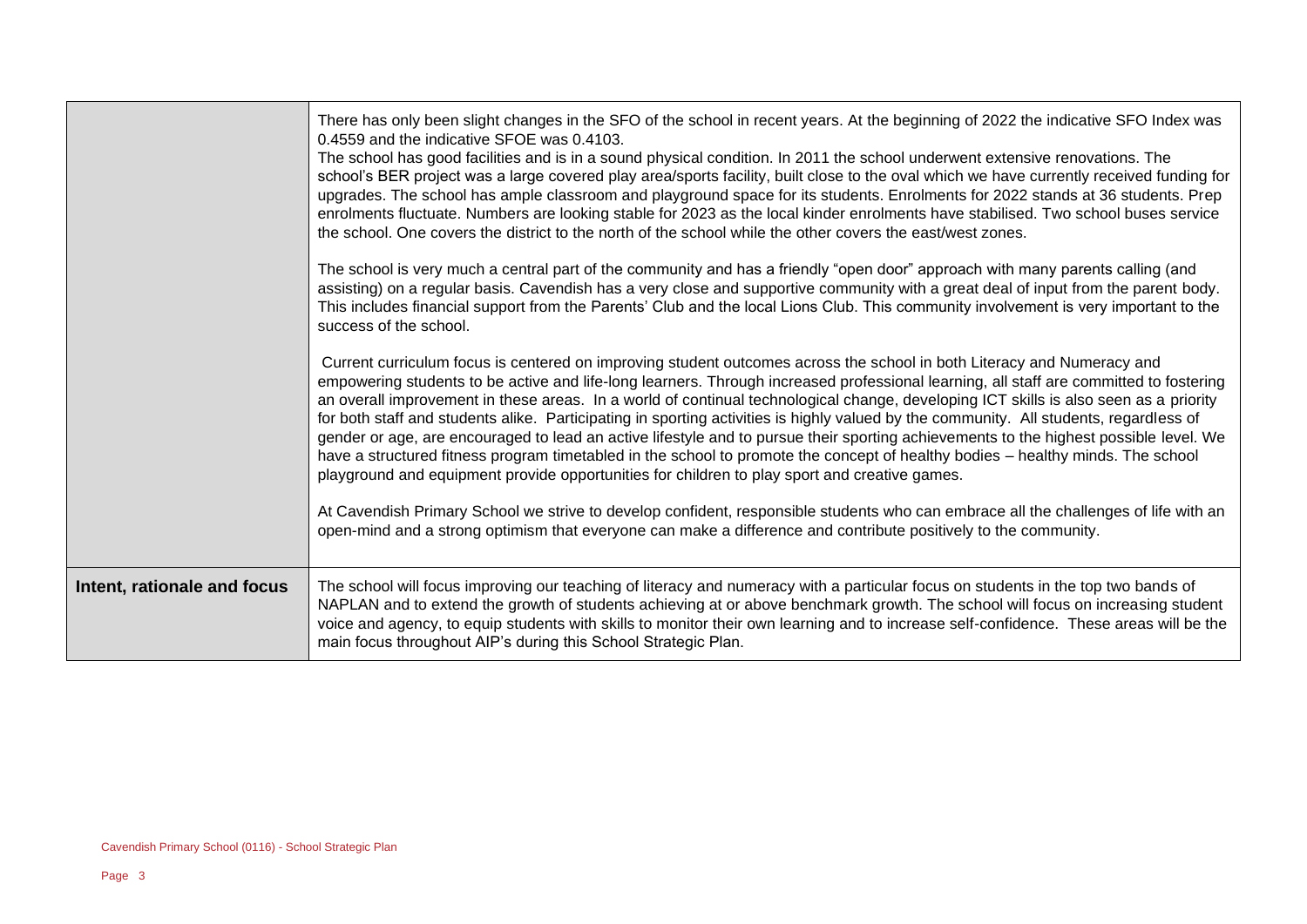## **School Strategic Plan - 2021-2025**

Cavendish Primary School (0116)

| Goal 1                                                                     | To improve student learning growth in Literacy and Numeracy.                                                        |
|----------------------------------------------------------------------------|---------------------------------------------------------------------------------------------------------------------|
| Target 1.1                                                                 | NAPLAN: To increase the percentage of Year 5 students at or above benchmark growth in                               |
|                                                                            | • Reading – from 67 per cent (2021) to 80 per cent (2025)                                                           |
|                                                                            | • Writing – from 66 per cent (2021) to 80 per cent (2025)                                                           |
|                                                                            | • Numeracy - from 100 per cent (2021) to 80 pr cent (2025)                                                          |
|                                                                            |                                                                                                                     |
| Target 1.2                                                                 | NAPLAN: To increase the percentage of students in the top two bands, using a 3-year average (2018–21) as a baseline |
|                                                                            | Year 3 $(2023 - 2025)$ :                                                                                            |
|                                                                            | • Reading $-64$ per cent to 70 per cent                                                                             |
|                                                                            | • Writing $-83.3$ per cent to 85 per cent                                                                           |
|                                                                            | • Numeracy $-67$ per cent to 70 per cent                                                                            |
|                                                                            | Year 5 $(2023 - 2025)$ :                                                                                            |
|                                                                            | • Reading $-42$ per cent to 50 per cent                                                                             |
|                                                                            | • Writing $-24.3$ per cent to 30 per cent                                                                           |
|                                                                            | • Numeracy - 46.6 per cent to 50 per cent                                                                           |
|                                                                            |                                                                                                                     |
|                                                                            |                                                                                                                     |
| <b>Key Improvement Strategy 1.a</b><br><b>Building practice excellence</b> | Enhance teacher practice through Professional Learning Communities                                                  |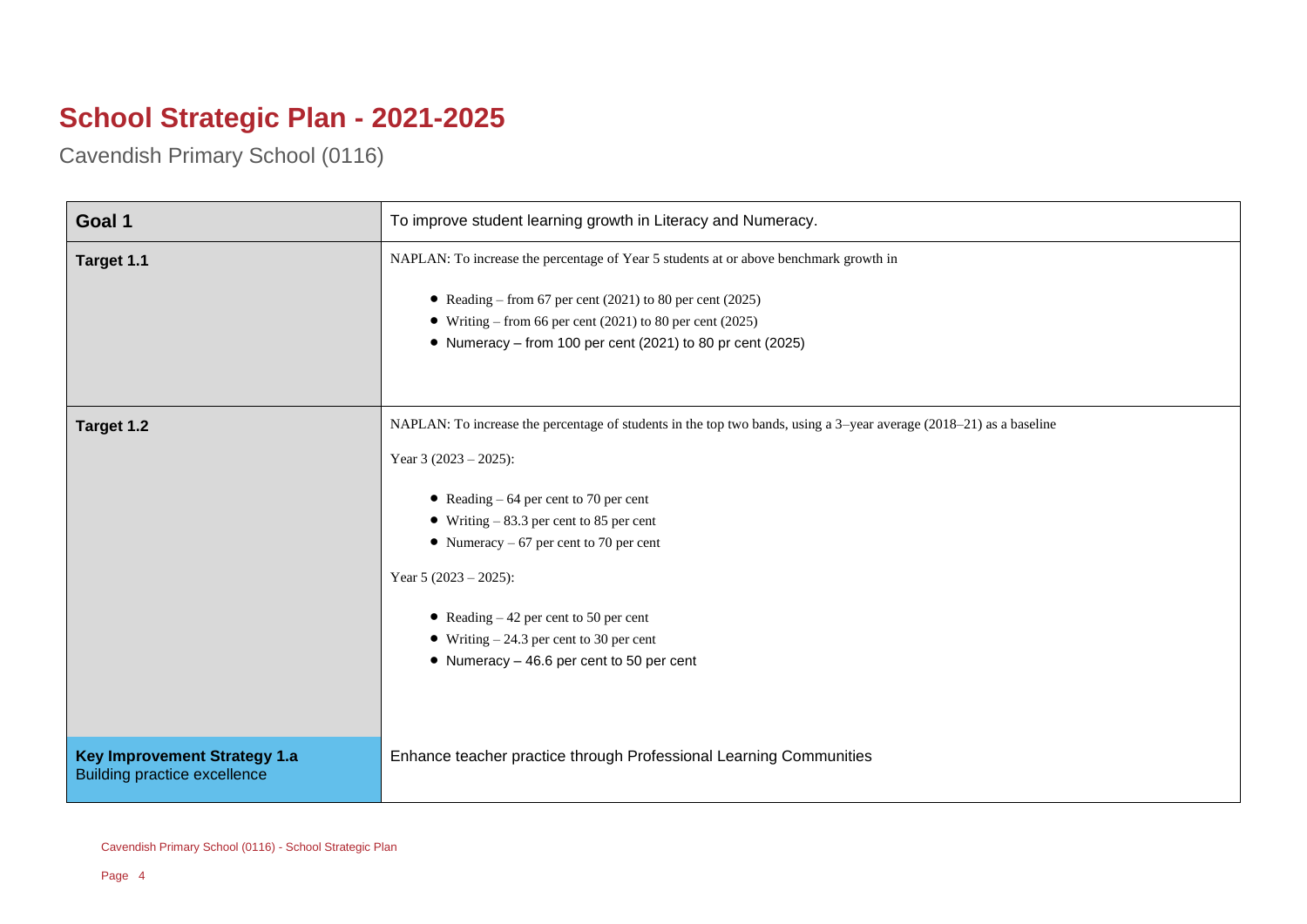| <b>Key Improvement Strategy 1.b</b><br>Evaluating impact on learning                    | Develop the capability of teachers to evaluate the impact of teaching practices on learning                                                                                                                                                       |
|-----------------------------------------------------------------------------------------|---------------------------------------------------------------------------------------------------------------------------------------------------------------------------------------------------------------------------------------------------|
| Goal 2                                                                                  | To improve student engagement and responsibility for learning                                                                                                                                                                                     |
| Target 2.1                                                                              | By 2025, increase the percentage of students responding positively to the Attitudes to School Survey (AtoSS) in the following factors: (2021 baseline)                                                                                            |
|                                                                                         | • Student Voice and Agency from 82 per cent (2021) to 90 per cent (2025)<br>• Sense of Confidence from 86 per cent (2021) to 90 per cent (2025)<br>Emotional Awareness and Regulation from 84 per cent (2021) to 90 per cent (2025).<br>$\bullet$ |
| Target 2.2                                                                              | By 2025, increase the percentage of parents responding positively to the Parent Opinion Survey (POS) in Student Voice and Agency from 96 per<br>cent (2019) to 96 per cent (2025)                                                                 |
| Target 2.3                                                                              | By 2025, increase the percentage of teachers responding positively to School Staff Survey (SSS) in the following factors: (2020 baseline)                                                                                                         |
|                                                                                         | Teaching and Learning module:                                                                                                                                                                                                                     |
|                                                                                         | Implementation:                                                                                                                                                                                                                                   |
|                                                                                         | • Promote student ownership of learning goals from 67 per cent to 90 per cent (2025)                                                                                                                                                              |
|                                                                                         | Practice improvement:                                                                                                                                                                                                                             |
|                                                                                         | • Seek feedback to improve practice from 67 per cent to 90 per cent (2025)                                                                                                                                                                        |
|                                                                                         | • Peer observation from 0 per cent to 90 per cent (2025)<br>• Believe peer feedback improves practice from 67 per cent to 90 per cent (2025)                                                                                                      |
|                                                                                         |                                                                                                                                                                                                                                                   |
| <b>Key Improvement Strategy 2.a</b><br>Empowering students and building school<br>pride | Create opportunities for students to have agency and influence in their learning                                                                                                                                                                  |